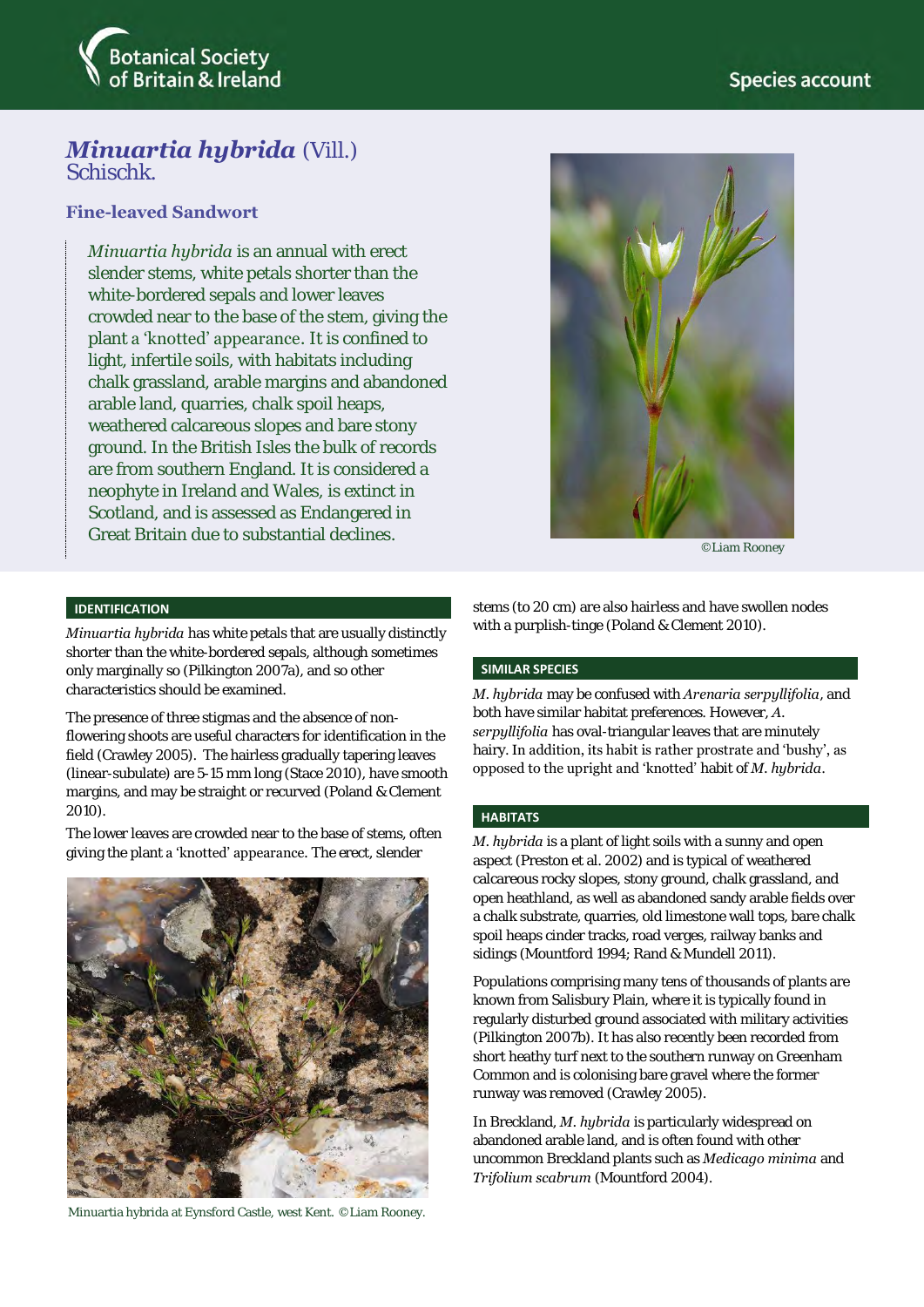## *Minuartia hybrida* (Vill.) Schischk.

#### **BIOGEOGRAPHY**

*M. hybrida* has a sub-Mediterranean-sub-Atlantic distribution in Europe (Preston & Hill 1997), occurring from central Germany and the southern Ukraine, south to the north African coast, west to the Atlantic, and east into western Asia (Mountford 1994). It reaches its absolute northern limit in North-west Yorkshire (Preston 2007). It is considered to be a neophyte in Wales (Dines 2008) and Ireland (Lusby 2002), and is now absent from Scotland where it was last recorded in the nineteenth century (Fife & Kinross).

*Minuartia hybrida* is naturalised in New Zealand (Garnock-Jones 1981), Tasmania and North America (Bohner et al. 2010).

### **ECOLOGY**

*M. hybrida* is a diminutive annual that flowers between May and June and reproduces entirely by seed (Mountford 1994). It requires open sunny ground on calcareous substrates, and is a poor competitor.

The seeds are very small  $(0.8-1 \times 0.4-1 \text{ mm})$ : 0.04 mg) with a central depression and smooth margins (Kanwall et al. 2012). The mode of dispersal is not known, but is almost certainly via a combination of wind (anemochorous) dispersal into bare ground close to the parent plant, and attachment to moving vectors such as vehicles, animals or walking boots. Pilkington (2007a) suggests that seeds are dispersed in soil on military vehicles on Salisbury Plain. Seed production and longevity are unknown, although species that produce large quantities of



Distribution of *Minuartia hybrida* in Great Britain and Ireland.

very small seeds often have the ability to build up a persistent seed bank.

The taxonomic history of *M. hybrida* is complex, and a number of historic *Minuartia and Arenaria* taxa are now considered by Tutin et al. (1993) to be synonyms of *M. hybrida*, with the authors stating that the taxon is very variable*.* Kerguélen (2004) names two subspecies, subsp. *hybrida* and subsp. *tenuifolia*, with British material referable to the latter (Stace 2010). This subspecies would appear to be separated from subsp. *hybrida* by its glabrous, as opposed to glandular-pubescent, leaves and stem. However, more taxonomic work is required to validate this separation.

#### **THREATS**

Population declines across arable and grassland habitats are attributed to an increase in intensive farming methods (Preston et al. 2002). It has spread along railway banks and sidings in recent years, colonising stony and open ground. However, the intensive 'tidying' of these habitats through the regular spraying of herbicides poses a current and future threat to extant populations.

#### **MANAGEMENT**

When populations are located on arable farmland, targeted agri-environment scheme options may assist in providing support for establishing wide field margins that are not cropped or sprayed, but are instead periodically harrowed, with turf kept short to provide suitable conditions for germination and establishment.

Communication with rail companies and local site managers regarding the current location of known populations should help to alert the relevant people to the status and requirements of *M. hybrida*, and the need to cease the application of herbicide in these areas.

#### **REFERENCES**

- Crawley, M.J. 2005. *Berkshire and South Oxfordshire Rare Plant Register*[. http://bsbi.org.uk/Berkshire2005.pdf](http://bsbi.org.uk/Berkshire2005.pdf)
- Dines, T.D. 2008. *A Vascular Plant Red Data List for Wales*. Plantlife, Salisbury.
- Garnock-Jones, P.J. 1981. Checklist of dicotyledons naturalised in New Zealand 8. *Aizoaceae*, *Caryophyllaceae*, and *Portulacaceae*. *New Zealand Journal of Botany* 19: 59- 65.
- Kanwall, D., Abid, R. & Qaiser, M. 2012. The Seed Atlas of Pakistan – VI, *Caryophyllaceae*. *Pakistan Journal of Botany* 44: 407-424.
- Kerguélen, M. 2004. *Index synonymique de la flore de France*[. http://www2.dijon.inra.fr/flore-france](http://www2.dijon.inra.fr/flore-france)
- Lusby, P.S. 2002. *Minuartia hybrida*. In: Preston, C.D., Pearman, D.A. & Dines, T.D. (eds & comps). *New Atlas of*